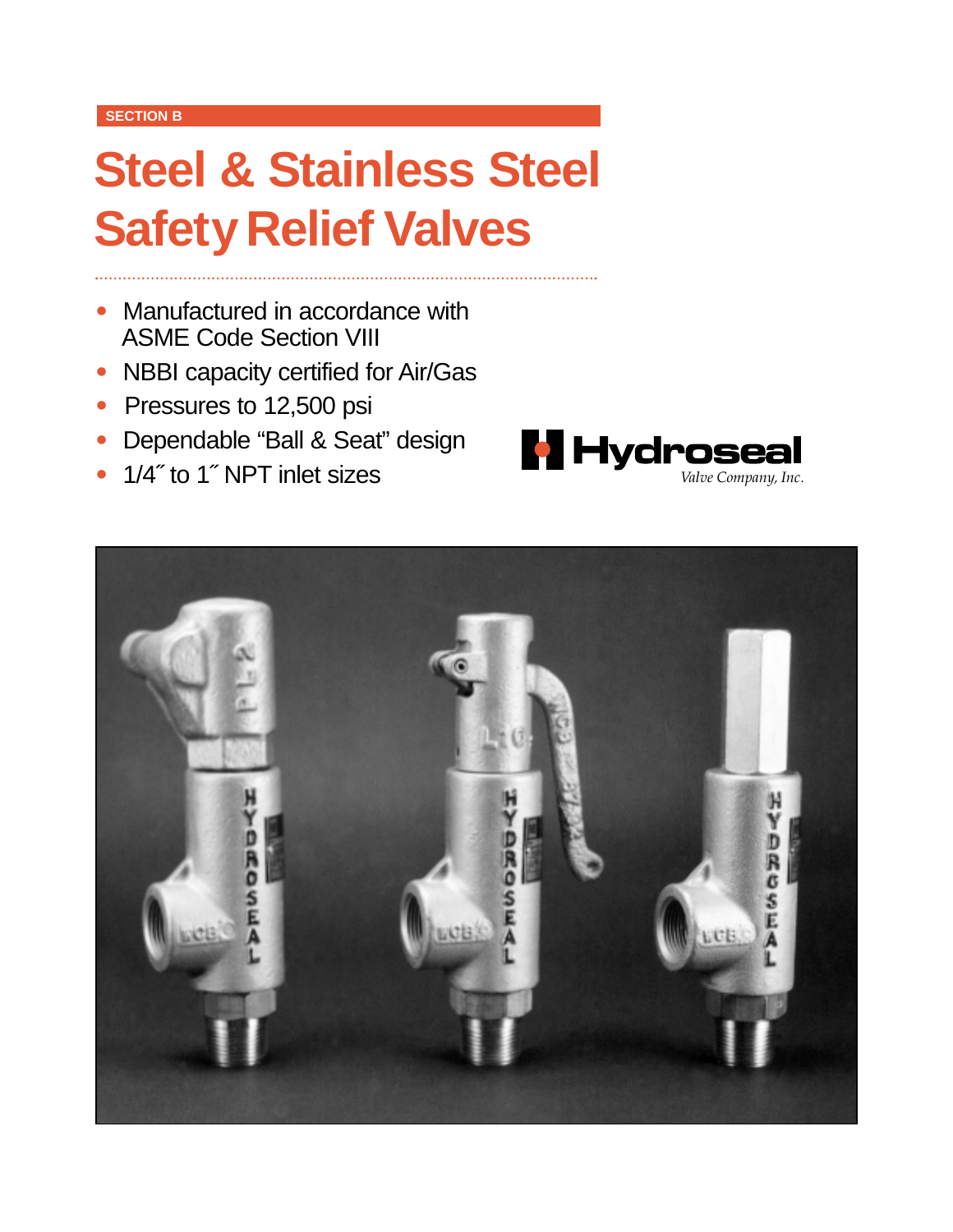**Series 14, 38, 1, 2, 3, & 4 Steel Safety Relief Valves**





Soft Seat Detail CRV & FRV Models Molded Viton® seal standard Optional materials available



| <b>MATERIAL CODE</b>       | $\bf{0}$   | $\overline{2}$ | 3                  | 4                  | 5                  | 6                  | 7          | 9          |
|----------------------------|------------|----------------|--------------------|--------------------|--------------------|--------------------|------------|------------|
| 1. VALVE CAP               | CS         | CS             | 316 SS             | 316 SS             | <b>CS</b>          | <b>CS</b>          | CS         | CS         |
| 2. ADJUSTING LOCKNUT       | CS         | CS             | 316 SS             | 316 SS             | 316 SS             | 316 SS             | <b>CS</b>  | CS         |
| 3. CAP SEAL                | Nitrile    | Nitrile        | Viton <sup>®</sup> | Viton <sup>®</sup> | Viton <sup>®</sup> | Viton <sup>®</sup> | Nitrile    | Nitrile    |
| 4. ADJUSTING SCREW         | <b>CS</b>  | CS.            | 316 SS             | 316 SS             | 316 SS             | 316 SS             | CS.        | <b>CS</b>  |
| 5. UPPER SPRING PLATE      | 304 SS     | 304 SS         | 316 SS             | 316 SS             | 316 SS             | 316 SS             | 304 SS     | 304 SS     |
| 6. BODY                    | <b>WCB</b> | <b>WCB</b>     | CF8M               | CF8M               | <b>WCB</b>         | <b>WCB</b>         | <b>WCB</b> | <b>WCB</b> |
| 7. SPRING                  | 302 SS     | 302 SS         | 316 SS             | Inconel®           | 316 SS             | Inconel®           | Inconel®   | 316 SS     |
| 8. GUIDE STEM              | <b>SS</b>  | SS             | 316 SS             | 316 SS             | 316 SS             | 316 SS             | SS         | <b>SS</b>  |
| 9. STEM LOCKNUT            | <b>SS</b>  | SS             | 316 SS             | 316 SS             | 316 SS             | 316 SS             | SS         | SS         |
| 10. LOWER SPRING PLATE     | 304 SS     | 304 SS         | 316 SS             | 316 SS             | 316 SS             | 316 SS             | 304 SS     | 304 SS     |
| 11. BALL                   | 440C SS    | Stellite®      | Stellite®          | Stellite®          | Stellite®          | Stellite®          | 440C SS    | 440C SS    |
| 12. SEAT                   | 304 SS     | 304 SS         | 316 SS             | 316 SS             | 316 SS             | 316 SS             | 304 SS     | 304 SS     |
| 13. BODY/SEAT SEAL         | Nitrile    | Nitrile        | Viton <sup>®</sup> | Viton <sup>®</sup> | Viton <sup>®</sup> | Viton <sup>®</sup> | Nitrile    | Nitrile    |
| <b>OPEN LEVER ASSEMBLY</b> | CS         | CS             | SS                 | SS                 | <b>CS</b>          | <b>CS</b>          | CS         | CS         |
| PACKED LEVER ASSEMBLY      | CS         | CS             | SS                 | SS                 | CS                 | <b>CS</b>          | CS         | CS         |

CS - CARBON STEEL WCB - ASTM A 216 SS - STAINLESS STEEL CF8M - ASTM A 351

Viton<sup>®</sup> and Kalrez<sup>®</sup> are registered trademarks of the DuPont Dow Elastomers, LLC.<br>Teflon<sup>®</sup> is a registered trademark of I. E. DuPont De Nemours Company.<br>Stellite® is a registered trademark of the Deloro Stellite Company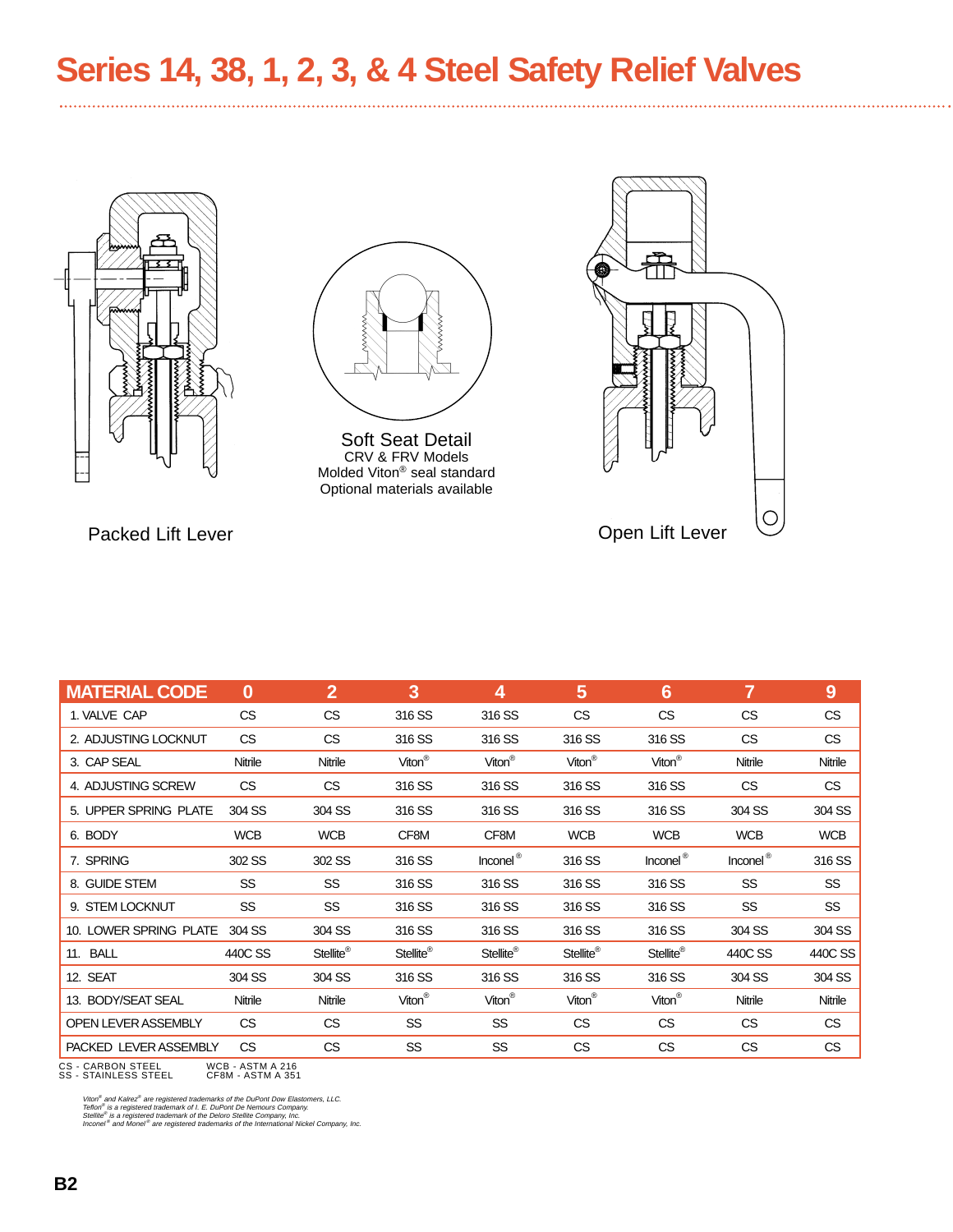## **Model Selection**



## **14AV**

### **INLET** • **ORIFICE** • **OUTLET**

| <b>MODEL</b>            | <b>INLET</b>                                          | <b>ORIFICE</b><br>[DIA]     | <b>OUTLET</b>                  | <b>SOFT</b><br><b>SEAT</b> | MAX.<br><b>SET</b><br>PRESS.<br>[PSI] |
|-------------------------|-------------------------------------------------------|-----------------------------|--------------------------------|----------------------------|---------------------------------------|
| $14DY*$                 | <b>14AV* 1/4" FNPT</b><br>14BV* 1/4" FNPT<br>1/4"FNPT | $1/4$ "<br>$3/8$ ″<br>1/4'' | 3/4"FNPT<br>3/4"FNPT<br>1"FNPT |                            | 12500<br>6000<br>12500                |
| 14EV*                   | 1/4"FNPT                                              | 3/8 <sup>7</sup>            | 1"FNPT                         |                            | 6000                                  |
| 38AV*                   | 3/8" FNPT                                             | $1/4$ "                     | 3/4"FNPT                       |                            | 12500                                 |
| 38BV*                   | 3/8" FNPT                                             | 3/8 <sup>7</sup>            | 3/4" FNPT                      |                            | 6000                                  |
| 38DV*                   | 3/8" FNPT                                             | 1/4''                       | 1"FNPT                         |                            | 12500                                 |
| 1AV*<br>1 <sub>BV</sub> | 38EV* 3/8" FNPT<br>1/2" MNPT<br>1/2" MNPT             | $3/8$ "<br>1/4"<br>3/8"     | 1"FNPT<br>3/4"FNPT<br>3/4"FNPT |                            | 6000<br>3000<br>2000                  |
| 1CXV                    | 1/2" MNPT                                             | 9/16                        | 3/4" FNPT                      |                            | 720                                   |
| 1CRV                    | 1/2" MNPT                                             | $1/2$ "                     | 3/4"FNPT                       |                            | 720                                   |
| $1DV^*$                 | 1/2" MNPT                                             | 1/4''                       | 1"FNPT                         |                            | 3000                                  |
| 1EV                     | 1/2" MNPT                                             | 3/8"                        | 1"FNPT                         |                            | 2000                                  |
| 1FXV                    | 1/2" MNPT                                             | $9/16$ "                    | 1"FNPT                         |                            | 720                                   |
| 1FRV                    | 1/2" MNPT                                             | $1/2^{r}$                   | 1"FNPT                         |                            | 720                                   |
| $2AV*$                  | 1/2″ FNPT                                             | 1/4''                       | 3/4" FNPT                      |                            | 12500                                 |
| 2 <sub>BV</sub>         | 1/2"FNPT                                              | $3/8$ "                     | 3/4"FNPT                       |                            | 6000                                  |
| 2CXV                    | 1/2" FNPT                                             | 9/16                        | 3/4"FNPT                       |                            | 3500                                  |
| 2CRV                    | 1/2"FNPT                                              | $1/2$ "                     | 3/4"FNPT                       |                            | 2500                                  |
| $2DV^*$                 | 1/2"FNPT                                              | 1/4''                       | 1"FNPT                         |                            | 12500                                 |
| 2EV                     | 1/2"FNPT                                              | 3/8"                        | 1"FNPT                         |                            | 6000                                  |
| 2FXV                    | 1/2"FNPT                                              | $9/16$ "                    | 1"FNPT                         |                            | 3500                                  |
| 2FRV                    | 1/2"FNPT                                              | $1/2$ "                     | 1"FNPT                         |                            | 2500                                  |
| $3AV*$                  | 3/4" MNPT                                             | 1/4"                        | 3/4"FNPT                       |                            | 12500                                 |
| 3BV                     | 3/4" MNPT                                             | $3/8$ ″                     | 3/4"FNPT                       |                            | 6000                                  |
| 3CXV                    | 3/4" MNPT                                             | $9/16$ "                    | 3/4"FNPT                       |                            | 3500                                  |
| <b>3CRV</b>             | 3/4" MNPT                                             | $1/2^r$                     | 3/4"FNPT                       |                            | 2500                                  |
| 3DV*                    | 3/4" MNPT                                             | $1/4$ "                     | 1"FNPT                         |                            | 12500                                 |
| 3EV                     | 3/4" MNPT                                             | $3/8$ "                     | 1"FNPT                         |                            | 6000                                  |
| 3FXV                    | 3/4" MNPT                                             | 9/16                        | 1"FNPT                         |                            | 3500                                  |
| 3FRV                    | 3/4" MNPT                                             | $1/2$ "                     | 1"FNPT                         |                            | 2500                                  |
| 4DV*                    | 1"MNPT                                                | $1/4$ "                     | 1"FNPT                         |                            | 12500                                 |
| 4EV                     | 1"MNPT                                                | $3/8$ "                     | 1"FNPT                         |                            | 6000                                  |
| 4FXV                    | 1"MNPT                                                | 9/16                        | 1"FNPT                         |                            | 3500                                  |
| 4FRV                    | 1"MNPT                                                | $1/2$ "                     | 1"FNPT                         |                            | 2500                                  |





Weight 5 lbs.

⋗

**1 3/4˝**